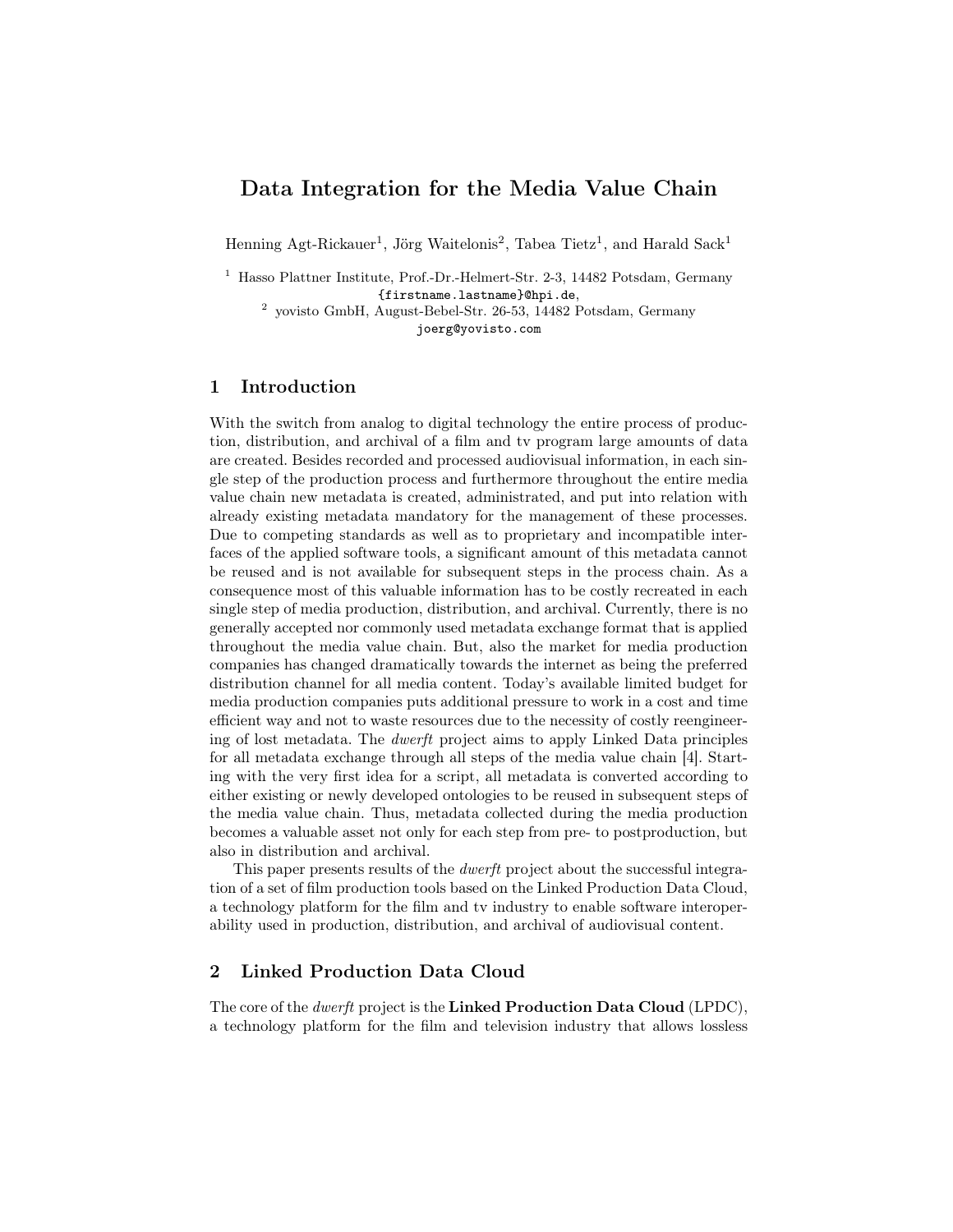interoperability between software and hardware tools used in production, distribution, and archiving of audiovisual content. Based on Linked Open Data principles [1] the LPDC stores and publishes semantic metadata originating from different subtasks of the film production process under a unified ontology schema. Fig. 1 provides an overview of the LPDC and connected production tools of an example show case. The key components of the LPDC are: an extensible vocabulary for metadata storage, a set of pre-defined converters for RDF data generation, a framework to develop customized converters, a tool to manage inserts and updates of RDF data including versioning, and a triplestore for RDF data management and querying.



Fig. 1. Data integration use case for tools and applications in the media value chain

The Film Ontology<sup>3</sup> vocabulary was designed in collaboration with domain experts to create a suitable terminology describing the different tasks of media production and all associated metadata. The ontology schema is capable of representing film scripts (e.g., scenes, scene content, characters, sets, etc.), production planning metadata (e.g., film crew, departments, cast, filming locations, shooting schedule, used equipment, etc.), on-set information (e.g., shots, takes, and associated clips), post production metadata (e.g., timecodes, codecs, resolutions, and formats of recorded and further processed clips), as well as metadata for quality assessment of archived audiovisual material (e.g., surface damages, splices, bulges, glued areas, etc.). Where ever possible, already existing vocabularies have been reused, mapped, and interlinked, such as e.g., Broadcast Metadata Exchange Format (BMF)<sup>4</sup>, EBUcore<sup>5</sup>, or DBpedia Ontology<sup>6</sup>. The collaborative design of the Film Ontology was carried out with WebProtégé [2]. Currently, the vocabulary is further extended with rights management information, film editing metadata (e.g., cut information), and technical metadata of rendered movie containers for delivery and distribution (e.g., Material Exchange Format (MXF)). None of the participating software applications was originally capable of importing, exporting, or processing RDF data. First, a set of cus-

<sup>3</sup> http://filmontology.org

<sup>4</sup> https://www.irt.de/en/activities/production/bmf.html

<sup>5</sup> https://tech.ebu.ch/MetadataEbuCore

<sup>6</sup> http://mappings.dbpedia.org/server/ontology/classes/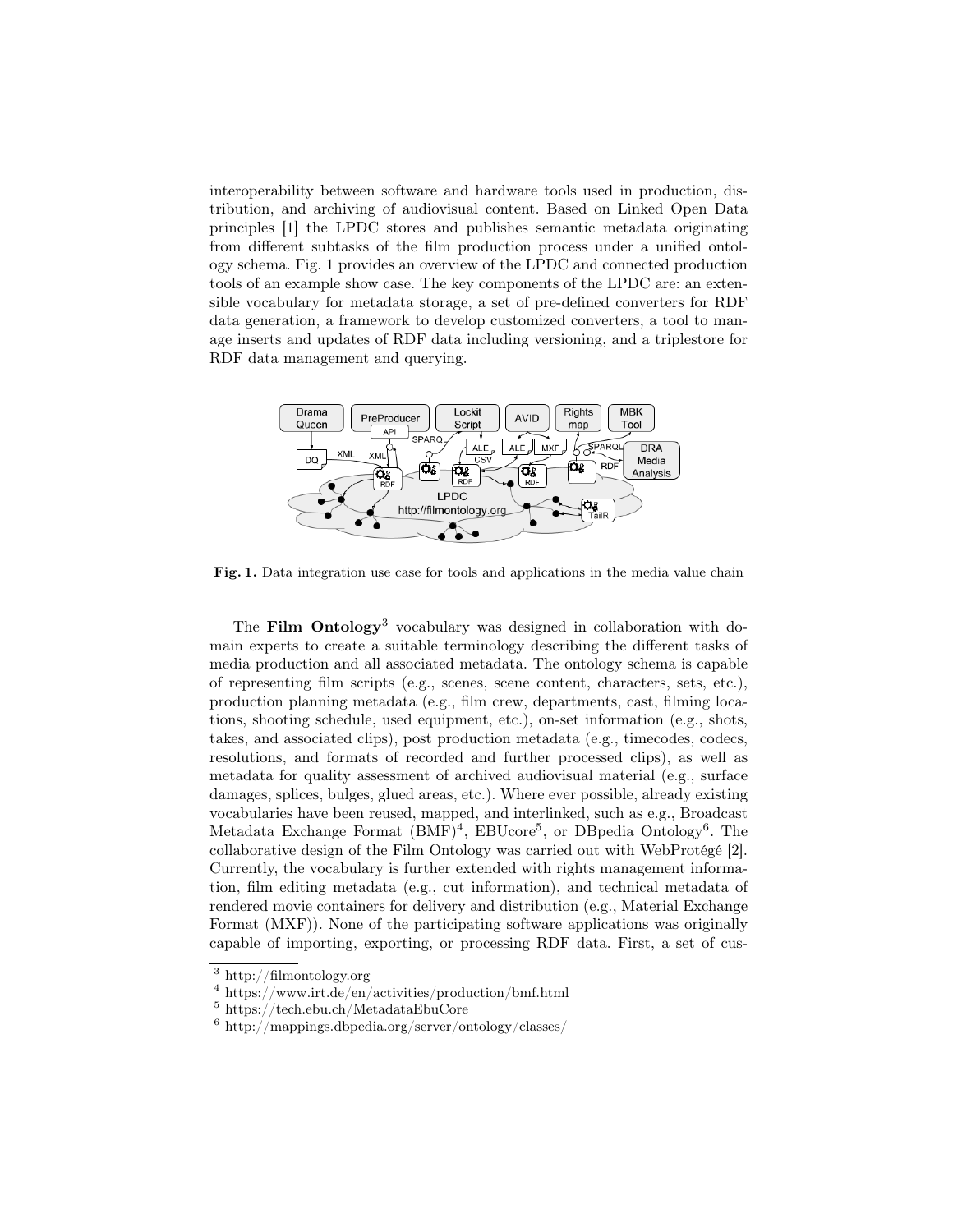tomized converters was developed to transform proprietary metadata produced by the tools into RDF representations conforming to the Film Ontology. The analysis of the production workflows has shown that most of the created production metadata is encoded in XML and CSV formats. Therefore, the dwerft tools converter framework has been developed to efficiently create customized  $\text{CSV}/\text{XML-to-RDF}$  converters<sup>7</sup>. The framework includes predefined converters for a set of film production applications as well as a generic CSV/XML-to-RDF converter that allows to create the required transformations on custom metadata based on lightweight mapping definitions.

RDF Metadata generated by different converters is stored in a RDF triplestore and can be queried via SPARQL. As a proof of concept, semantic metadata originating from a test film production at the Tempelhofer Feld in Berlin is available for further use<sup>8</sup> and can be searched<sup>9</sup>.

In a setting where data from heterogenous sources is transformed, aggregated, and stored in a triplestore, it is essential to manage updates of the data. In our approach, we have integrated the linked data versioning system TailR [3]. RDF data generated by converters is first uploaded to TailR. In case the original data is changed and converted again – as it usually often happens, as e.g., during filming, when changes are made in dialogs to adapt them according to the intention of the director or the preferences of an actor – , TailR stores each version and generates RDF diffs. These are used to derive respective SPARQL insert and delete statements in order to update the RDF data in the RDF store accordingly.

#### 3 Integrated Film Production Applications

An exemplary set of tools, representative for the different stages pre-production, planning, shooting, post-production, distribution and archiving, was chosen, analyzed with respect to interoperability and connected to the Linked Production Data Cloud.  $DramaQueen^{10}$  is a script writing software to develop, visualize, and analyze stories. It allows working from the first idea to the final script using predefined formatting, storylines, characters, outline, synopsis, and story charts. DramaQueen is a Java based standalone application and uses a proprietary data format based on XML to store script projects.  $PreProduct<sup>11</sup>$  is a film production management software to support the complete preproduction planning process. It features general project management, script analysis, management of crew, cast, inventory, and filming locations, development of shooting schedules, budgeting and financial calculations. PreProducer is a web-based application and offers partial export and import based on XML documents via a REST API. LockitScript<sup>12</sup> is a mobile web application used during film shooting. It supports

<sup>&</sup>lt;sup>7</sup> The *dwerft tools* framework is available at https://github.com/yovisto/dwerft

<sup>8</sup> http://filmontology.org/resource/DWERFT

<sup>9</sup> http://filmontology.org/search/

 $10$  http://dramaqueen.info/about-en/?lang=en

<sup>11</sup> http://www.preproducer.com/index.html

<sup>12</sup> http://lockitnetwork.com/home/